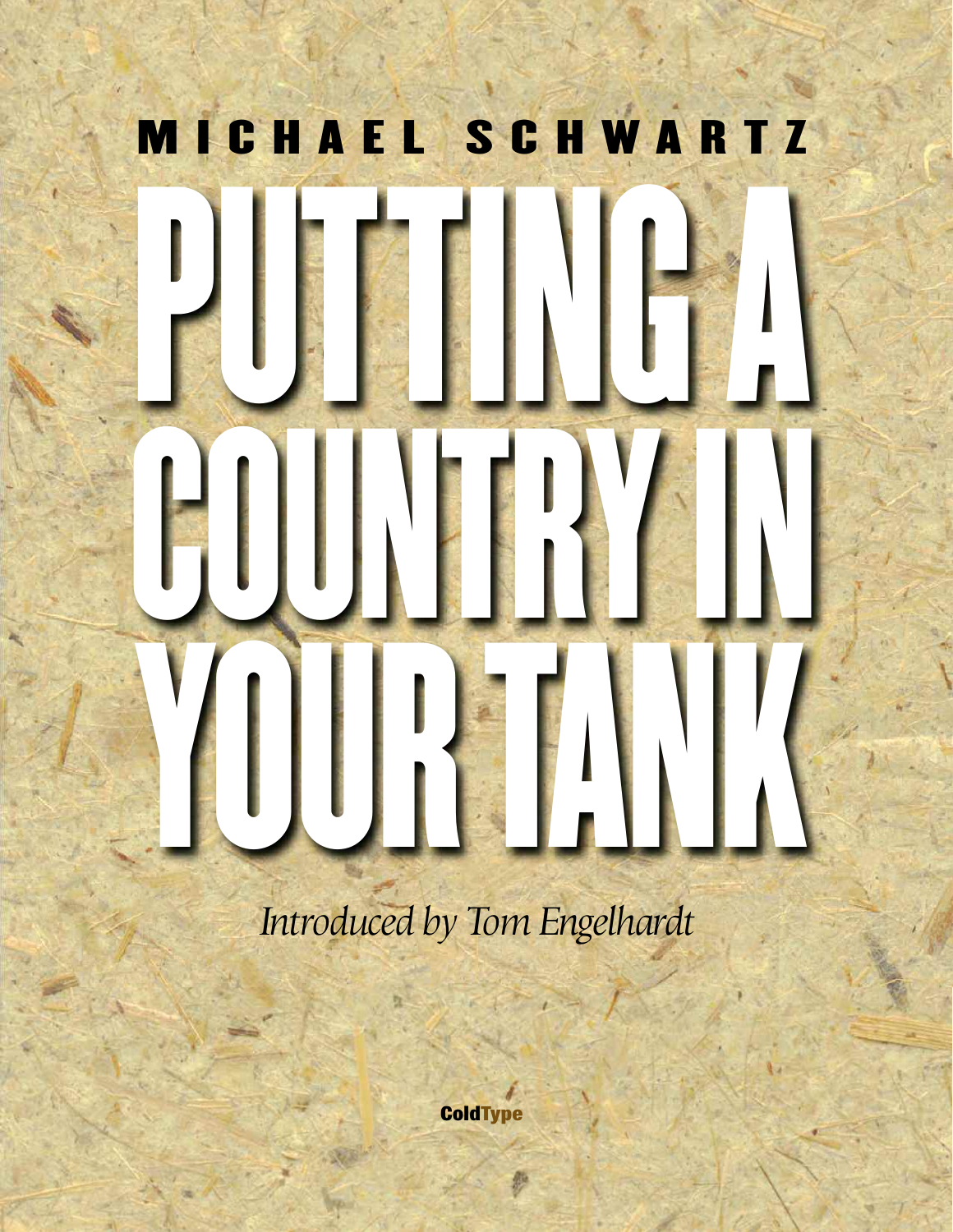

**Michael Schwartz**, Professor of Sociology and Faculty Director of the Undergraduate College of Global Studies at Stony Brook University, has written extensively on popular protest and insurgency, and on American business and government dynamics. His books include Radical Protest and Social Structure and Social Policy and The Conservative Agenda (edited, with Clarence Lo).

© Copyright 2007 Michael Schwartz

This essay originally appeared on the TomDispatch.com web site

*[Note: This commentary — and most of the useful work on the role of oil in Middle East and world politics — rests on the remarkable evidential and analytic foundation provided by Michael Klare's indispensable book, Blood and Oil,The Dangers and Consequences of America's Growing Dependency on Imported Petroleum. Readers who seek a full understanding of these issues should start with that text.]*

#### **ColdType**

WRITING WORTH READING FROM AROUND THE WORLD [www.coldtype.net](http://www.coldtype.net)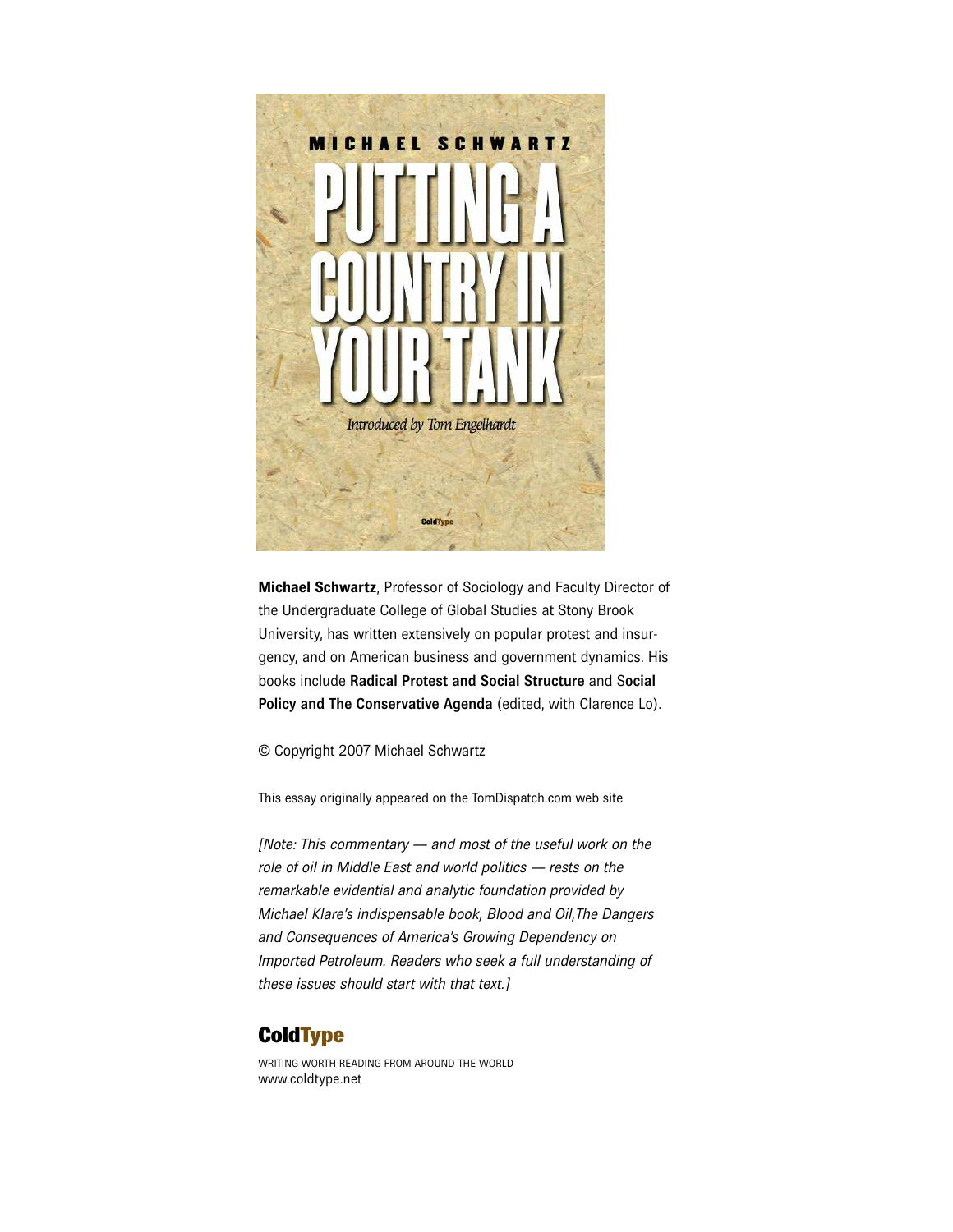#### **INTRODUCTION Tom Engelhardt**

**H** istory… phooey! Or, more mildly, Americans traditionally aren't much interested in it and the media largely don't have time for it either. For one thing, the past is often just so inconvenient. In October, for instance, there was a front-page piece in the New York Times by Elisabeth Bumiller on Robert Blackwill, one of the "Vulcans" who helped Condoleezza Rice advise George W. Bush on foreign policy during the 2000 election campaign, Iraq Director on the National Security Council during the reign in Baghdad of our viceroy L. Paul Bremer III, and the President's personal envoy to the faltering occupation (nicknamed "The Shadow"), among many other things.

He is now — here's a giant shock — a lobbyist. And, among those he's lobbying for (in this case to the tune of \$300,000) is Ayad Allawi, former CIA asset and head — back in Saddam's day — of an exile group, the Iraq National Accord. Bumiller identifies Allawi as "the first prime minister of the newly sovereign nation — America's man in Baghdad." She also refers to him as having had "close ties to the CIA" and points out that he was not just Bremer's, but Blackwill's "choice" to be prime minister back in 2004. Now, he's Blackwill's "choice" again. Allawi is, it seems, yet once more on deck, with his own K-Street lobbyist, ready to step in as prime minister if the present PM, Nouri al-Maliki, were to fall (or be shoved aside).

But there's another rather inconvenient truth about Allawi that goes unmentioned — and it's right off the front page of the New York Times, no less — a piece by Joel Brinkley, "Ex-C.I.A. Aides Say Iraq Leader Helped Agency in 90's Attacks," published in early June 2004, just at the moment when Allawi had been "designated" prime minister. In the early 1990s, Brinkley reported, Allawi's exile organization was, under the CIA's direction, planting car bombs and explosive devices in Baghdad (including in a movie theater) in a fruitless attempt to destabilize Saddam Hussein's regime. Of course, that was back when car bombs weren't considered the property of brutes like Sunni extremists, al-Qaeda in Iraq, and the Taliban. (Just as, inconveniently enough, back in the 1980s the CIA bankrolled and encouraged the training of Afghan "freedom fighters" in mounting car-bomb and even camel-bomb attacks in a terror campaign against Soviet officers and soldiers in Russian-occupied Afghan cities (techniques personally "endorsed," according to Steve Coll in his superb book Ghost Wars,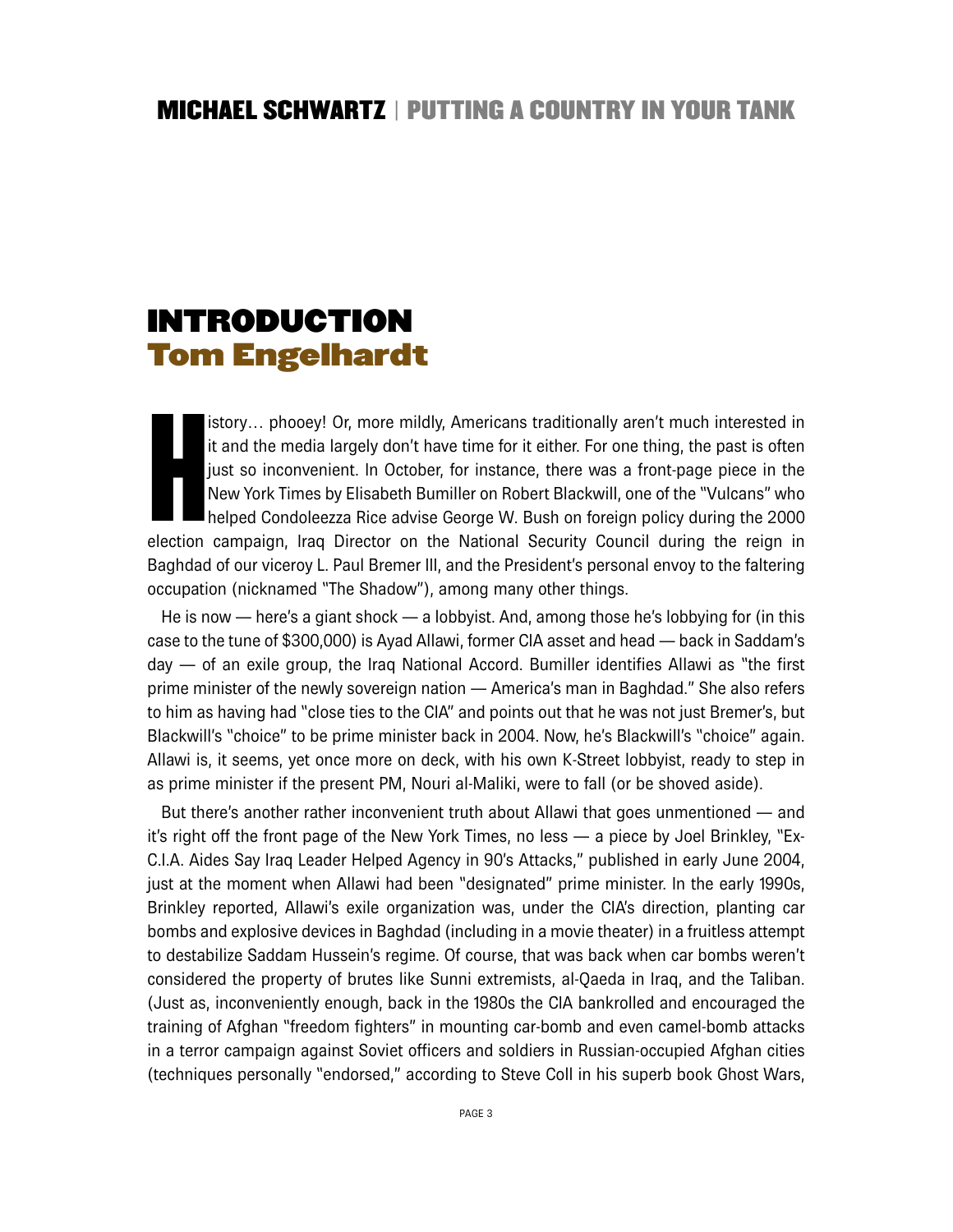by then-CIA Director William Casey).

But that was back in the day — just as, to randomly cite one more inconvenient piece of history also off the front page of the New York Times (Patrick Tyler, "Officers Say U.S. Aided Iraq in War Despite Use of Gas," August 18, 2002), years before we went into Iraq to take out Saddam's by then nonexistent weapons of mass destruction, we helped him use them. The Reagan Pentagon had a program in which 60 officers from the U.S. Defense Intelligence Agency "were secretly providing detailed information on Iranian deployments" to Saddam's forces, so that he could, among other things, wield his chemical weapons against them more effectively. ("The Pentagon 'wasn't so horrified by Iraq's use of gas,' said one veteran of the program. 'It was just another way of killing people — whether with a bullet or phosgene, it didn't make any difference.'")

Of course, when it comes to America's oily history in Iraq, there is just about no back-story — not on the front page of the New York Times, not basically in the mainstream. Even at this late date, with the price of crude threatening to head for the \$100 a barrel mark, Iraqi oil is — well, not exactly censored out — just (let's face it) so darn embarrassing to write about. In fact, now that all those other explanations for invading Iraq — WMD, freedom, you name it — have long since flown the coop, there really is no explanation (except utter folly) for Bush's invasion. So, better to move on, and quickly at that. These last months, however, we have returned repeatedly to the subject as a reminder that history, even when not in sight, matters. And the deeper you go, as Michael Schwartz proves here, the more likely you are to find that gusher you're looking for.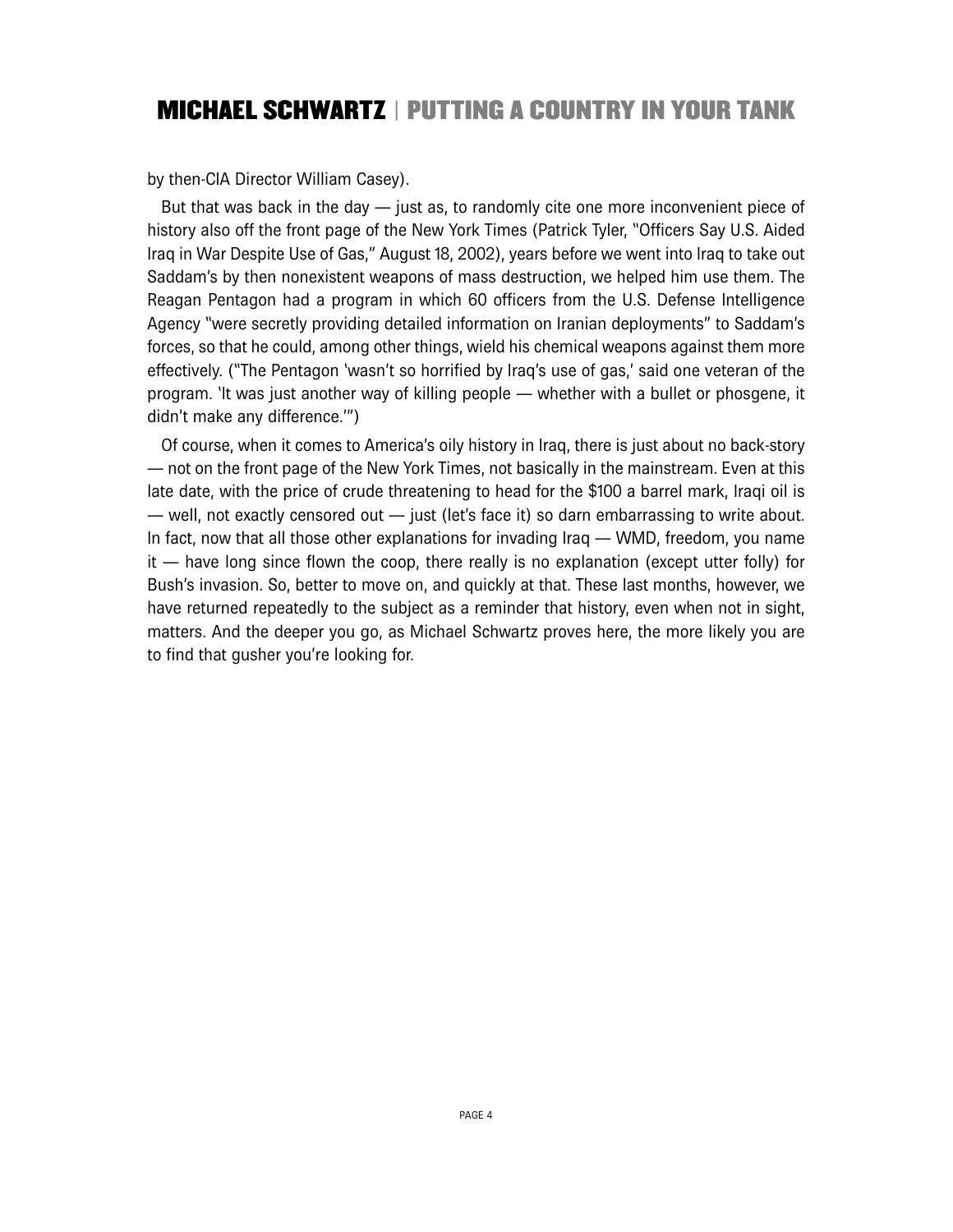#### **PUTTING A COUNTRY IN YOUR TANK: WHY DID WE INVADE IRAQ, ANYWAY? MICHAEL SCHWARTZ**

**L ATELY,** even Democratic candidates for president have been weighing in on why the U.S. must maintain a long-term, powerful military presence in Iraq. Hillary Clinton, for example, used phrases like protecting our "vital national security interests" and preventing Iraq from becoming a "petri dish for insurgents," in a major policy statement. Barack Obama, in his most important speech on the subject, talked of "maintaining our influence" and allowing "our troops to strike directly at al Qaeda." These arguments, like the constantly migrating justifications for invading Iraq, serially articulated by the Bush administration, manage to be vaguely plausible (with an emphasis on the "vaguely") and also strangely inconsistent (with an emphasis on the "inconsistent").

That these justifications for invading, or remaining, are unsatisfying is hardly surprising, given the reluctance of American politicians to mention the approximately \$10-\$30 trillion of oil lurking just beneath the surface of the Iraq "debate" — and not much further beneath the surface of Iraqi soil. Obama, for example, did not mention oil at all in his speech, while Clinton mentioned it twice in passing. President Bush and his top officials and spokespeople have been just as reticent on the subject.

Why then did the U.S. invade Iraq? Why is occupying Iraq so "vital" to those "national security interests" of ours? None of this makes sense if you don't have the patience to drill a little beneath the surface – and into the past; if you don't take into account that, as former Deputy Secretary of Defense Paul Wolfowitz once put it, Iraq "floats on a sea of oil"; and if you don't consider the decades-long U.S. campaign to control, in some fashion, Middle East energy reservoirs. If not, then you can't understand the incredible tenaciousness with which George W. Bush and his top officials have pursued their Iraqi dreams or why — now that those dreams are clearly so many nightmares — even the Democrats can't give up the ghost.

#### **THE RISE OF OPEC**

The United States viewed Middle Eastern oil as a precious prize long before the Iraq war. During World War II, that interest had already sprung to life: When British officials declared Middle Eastern oil "a vital prize for any power interested in world influence or domination," American officials agreed, calling it "a stupendous source of strategic power and one of the greatest material prizes in world history."

This led to a scramble for access during which the United States established itself as the preeminent power of the future. Crucially, President Franklin Delano Roosevelt successfully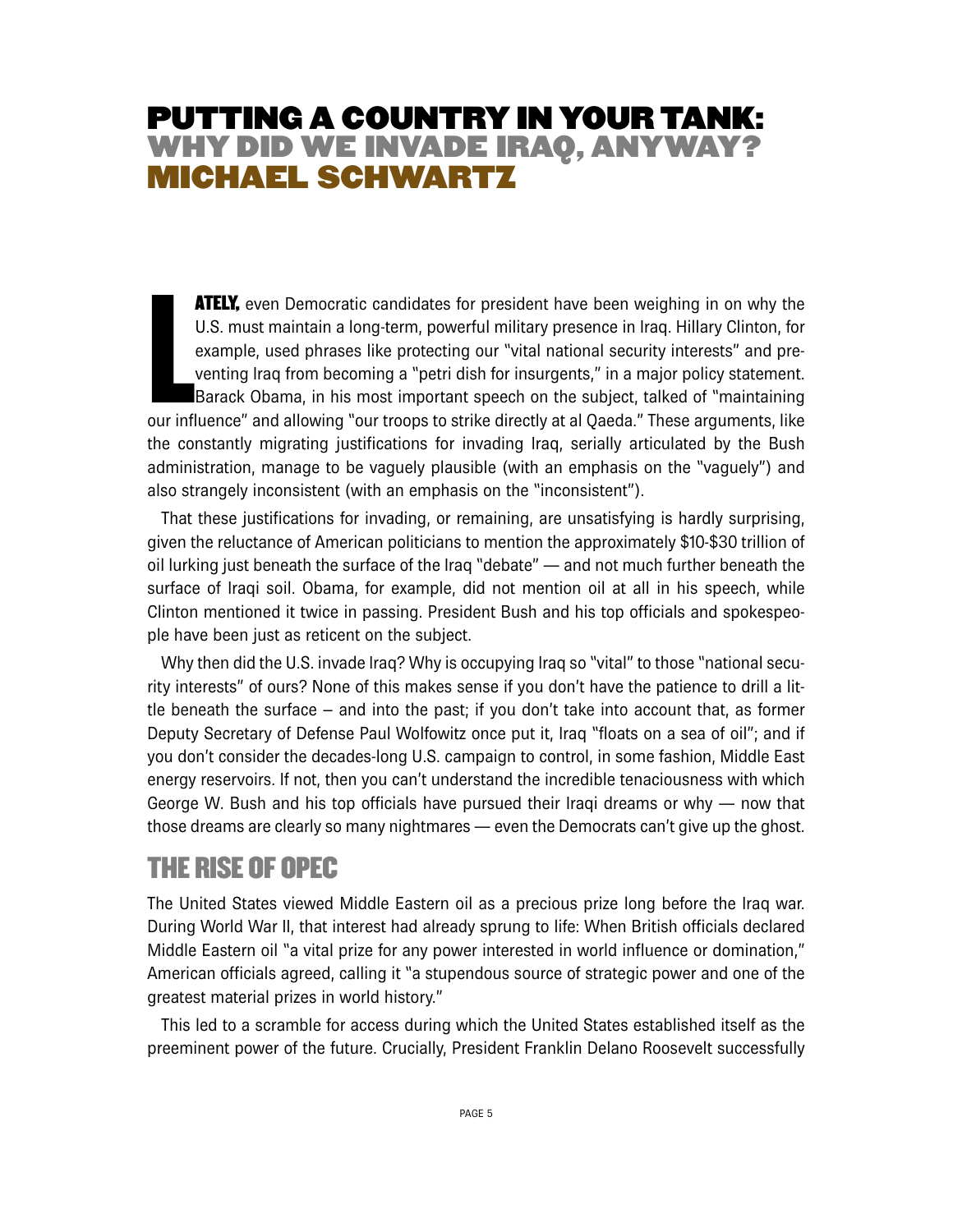negotiated an "oil for protection" agreement with King Abdul Aziz Ibn Saud of Saudi Arabia. That was 1945. From then on, the U.S. found itself actively (if often secretly) engaged in the region. American agents were deeply involved in the overthrow of a democratically elected Iranian government in 1953 (to reverse the nationalization of Iran's oil fields), as well as in the fateful establishment of a Baathist Party dictatorship in Iraq in the early 1960s (to prevent the ascendancy of leftists who, it was feared, would align the country with the Soviet Union, putting the country's oil in hock to the Soviet bloc).

U.S. influence in the Middle East began to wane in the 1970s, when the Organization of the Petroleum Exporting Countries (OPEC) was first formed to coordinate the production and pricing of oil on a worldwide basis. OPEC's power was consolidated as various countries created their own oil companies, nationalized their oil holdings, and wrested decision-making away from the "Seven Sisters," the Western oil giants — among them Shell, Texaco, and Standard Oil of New Jersey — that had previously dominated exploration, extraction, and sales of black gold.

With all the key oil exporters on board, OPEC began deciding just how much oil would be extracted and sold onto international markets. Once the group established that all members would follow collective decisions — because even a single major dissenter might fatally undermine the ability to turn the energy "spigot" on or off  $-$  it could use the threat of production restrictions, or the promise of expansion, to bargain with its most powerful trading partners. In effect, a new power bloc had emerged on the international scene that could in some circumstances — exact tangible concessions even from the United States and the Soviet Union, the two superpowers of the time.

Though the United States was largely self-sufficient in oil when OPEC was first formed, the American economy was still dependent on trading partners, particularly Japan and Europe, which themselves were dependent on Middle Eastern oil. The oil crises of the early 1970s, including the sometimes endless gas lines in the U.S., demonstrated OPEC's potential.

It was in this context that the American alliance with the Saudi royal family first became so crucial. With the largest petroleum reserves on the planet and the largest production capacity among OPEC members, Saudi Arabia was usually able to shape the cartel's policies to conform to its wishes. In response to this simple but essential fact, successive American presidents strengthened the Rooseveltian alliance, deepening economic and military relationships between the two countries. The Saudis, in turn, could normally be depended upon to use their leverage within OPEC to fit the group's actions into the broader aims of U.S. policy. In other words, Washington gained favorable OPEC policies mainly by arming, and propping up a Saudi regime that was chronically fragile.

Backed by a tiny elite that used immense oil revenues to service its own narrow interests, the Saudi royals subjected their impoverished population to an oppressively authoritarian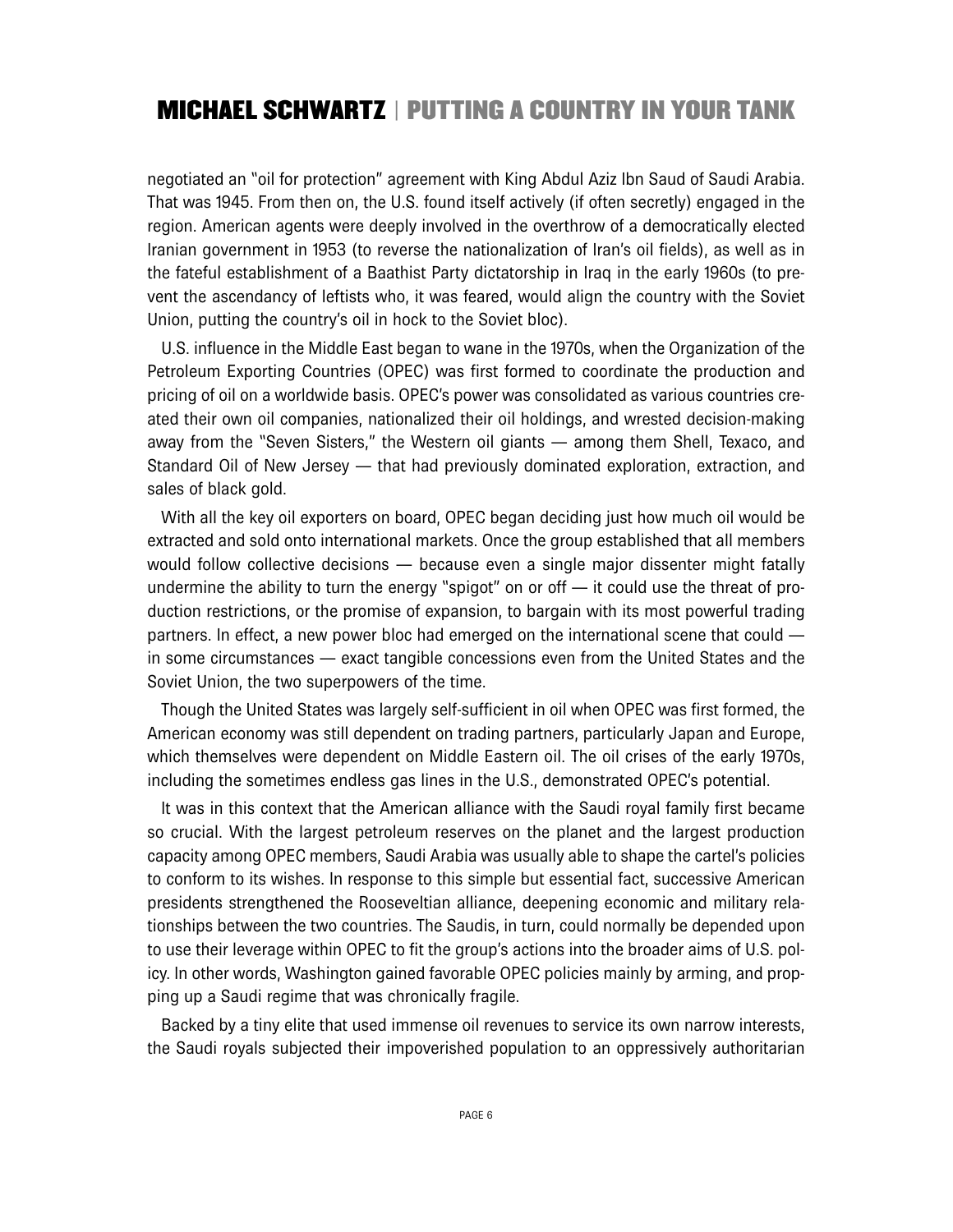regime. Not surprisingly, then, the "alliance" required increasing infusions of American military aid as well political support in situations that were often uncomfortable, sometimes untenable, for Washington. On its part, in an era of growing nationalism, the Saudis found overt pro-American policies difficult to sustain, given the pressures and proclivities of its OPEC partners and its own population.

#### **THE NEOCONS SEIZE THE UNIPOLAR MOMENT**

The key year in the Middle East would be 1979, when Iranians, who had lost their government to an American and British inspired coup in 1953, poured into the streets. The American-backed Shah's brutal regime fell to a popular revolution; American diplomats were taken hostage by Iranian student demonstrators; and Ayatollah Khomeini and the mullahs took power. The Iranian revolution added a combustible new element to an already complex and unstable equation. It was, in a sense, the match lit near the pipeline. A regime hostile to Washington, and not particularly amenable to Saudi pressure, had now become an active member of OPEC, aspiring to use the organization to challenge American economic hegemony.

It was at this moment, not surprisingly, that the militarization of American Middle Eastern policy came out of the shadows. In 1980, President Jimmy Carter — before his Habitat for Humanity days — enunciated what would become known as the "Carter Doctrine": that Persian Gulf oil was "vital" to American national interests and that the U.S. would use "any means necessary, including military force" to sustain access to it. To assure that "access," he announced the creation of a Rapid Deployment Joint Task Force, a new military command structure that would be able to deliver personnel from all the armed services, together with state-of-the-art military equipment, to any location in the Middle East at top speed.

Nurtured and expanded by succeeding presidents, this evolved into the United States Central Command (Centcom), which ended up in charge of all U.S. military activity in the Middle East and surrounding regions. It would prove the military foundation for the Gulf War of 1990, which rolled back Saddam Hussein's occupation of Kuwait, and therefore prevented him from gaining control of that country's oil reserves. Though it was not emphasized at the time, that first Gulf War was a crystalline application of the Carter Doctrine — that "any means necessary, including military force," should be used to guarantee American access to Middle Eastern oil. That war, in turn, convinced a shaky Saudi royal family — that saw Iraqi troops reach its border – to accept an ongoing American military presence within the country, a development meant to facilitate future applications of the Carter Doctrine, but which would have devastating unintended consequences.

The peaceful disintegration of the Soviet Union at almost the same moment seemed to signal that Washington now had uncontested global military supremacy, triggering a debate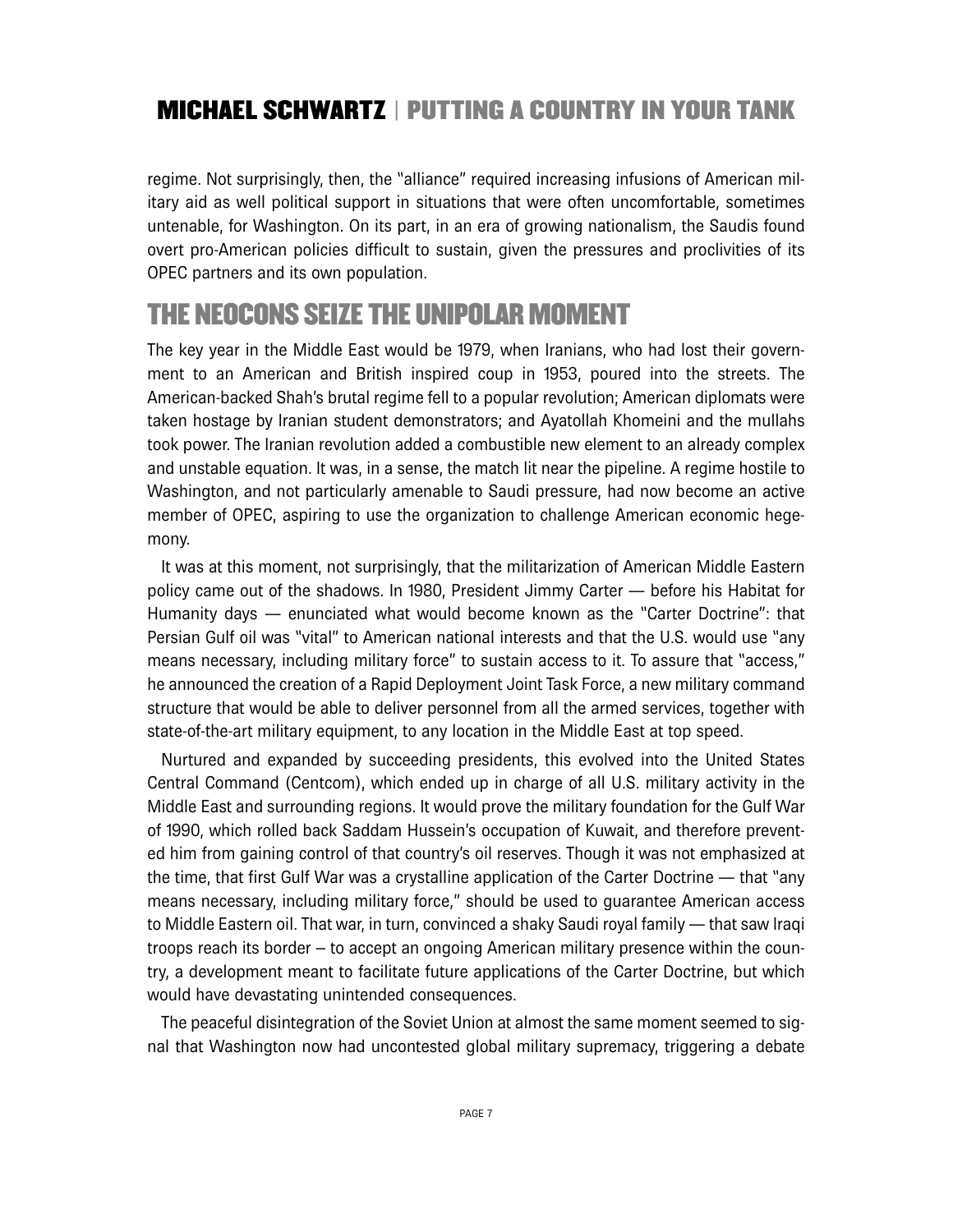within American policy circles about how to utilize and preserve what Washington Post columnist Charles Krauthammer first called the "unipolar moment." Future members of the administration of Bush the younger were especially fierce advocates for making aggressive use of this military superiority to enhance U.S. power everywhere, but especially in the Middle East. They eventually formed a policy advocacy group, The Project for a New American Century, to develop, and lobby for, their views. The group, whose membership included Dick Cheney, Donald Rumsfeld, Paul Wolfowitz and dozens of other key individuals who would hold important positions in the executive branch after George W. Bush took office, wrote an open letter to President Clinton in 1998 urging him to turn his "administration's attention to implementing a strategy for removing Saddam's regime from power." They cited both the Iraqi dictator's military belligerence and his control over "a significant portion of the world's supply of oil."

Two years later, the group issued a ringing policy statement that would be the guiding text for the new administration. Entitled Rebuilding America's Defenses, it advocated what would become known as a Rumsfeldian-style transformation of the Pentagon. U.S. military preeminence was to be utilized to "secure and expand'' American influence globally and possibly, in the cases of North Korea and Iraq, used "to remove these regimes from power and conduct post-combat stability operations." (The document even commented on the problem of defusing American domestic resistance to such an aggressive stance, noting ominously that public approval could not be obtained without "some catastrophic and catalyzing event like a new Pearl Harbor.")

#### **SADDAM'S IRAQ AND OIL ON THE BRAIN**

The second Bush administration ascended to the presidency just as American influence in the Middle East looked to be on the decline. Despite victory in the first Gulf War and the fall of the Soviet Union, American influence over OPEC and oil policies seemed under threat. That sucking sound everyone suddenly heard was a tremendous increase in the global demand for oil. With fears rising that, in the very near future, such demand could put a strain on OPEC's resources, member states began negotiating ever more vigorously for a range of concessions and expanded political power in exchange for expanded energy production. By this time, of course, the United States had joined the ranks of the energy deficient and dependent, as imported oil surged past the 50% mark.

In the meantime, key ally Saudi Arabia was further weakened by the rise of al-Qaeda, which took as its main goal the overthrow of the royal family, and its key target — think of those unintended consequences — the American troops triumphantly stationed at permanent bases in the country after Gulf War I. They seemed to confirm the accusations of Osama bin Laden and other Saudi dissidents that the royal family had indeed become little but a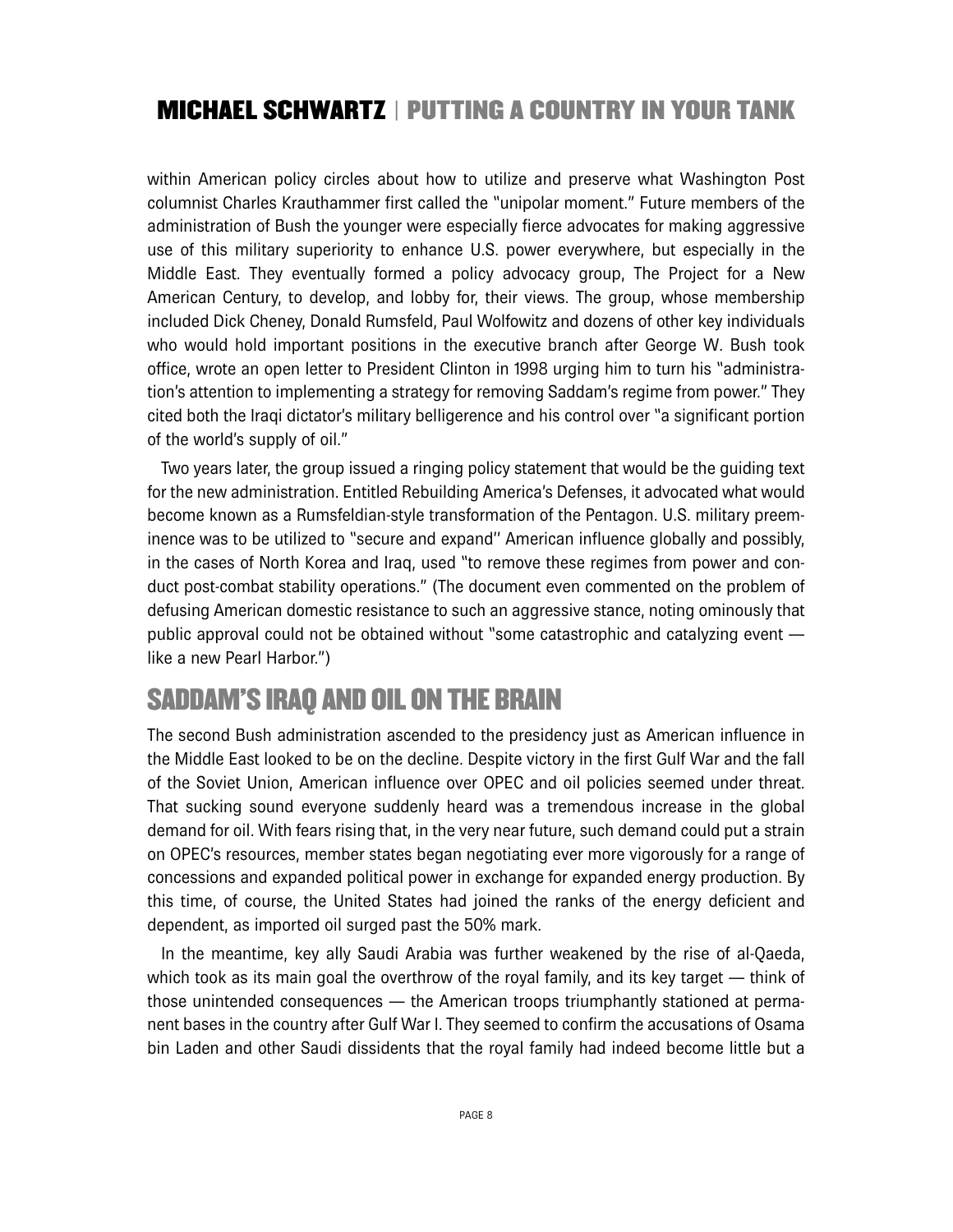tool of American imperialism. This, in turn, made the Saudi royals increasingly reluctant hosts for those troops and ever more hesitant supporters of pro-American policies within OPEC.

The situation was complicated further by what was obvious to any observer: The potential future leverage that both Iraq and Iran might wield in OPEC. With the second and third largest oil reserves on the planet — Iran also had the second largest reserves of natural gas — their influence seemed bound to rise. Iraq's, in particular, would be amplified substantially as soon as Saddam Hussein's regime was freed from severe limitations imposed by postwar UN sanctions, which prevented it from either developing new oil fields or upgrading its deteriorating energy infrastructure. Though the leaders of the two countries were enemies, having fought a bitter war in the 1980s, they could agree, at least, on energy policies aimed at thwarting American desires or demands — a position only strengthened in 1998 when the citizens of Venezuela, the most important OPEC member outside the Middle East, elected the decidedly anti-American Hugo Chavez as president. In other words, in January 2001, the new administration in Washington could look forward to negotiating oil policy not only with a reluctant Saudi royal family, but also a coterie of hostile powers in a strengthened OPEC.

It is hardly surprising, then, that the new administration, bent on unipolarity anyway and dreaming of a global Pax Americana, wasted no time implementing the aggressive policies advocated in the PNAC manifesto. According to then Secretary of the Treasury Paul O'Neill in his memoir *The Price of Loyalty,* Iraq was much on the mind of Defense Secretary Donald Rumsfeld at the first meeting of the National Security Council on January 30, 2001, seven months before the 9/11 attacks. At that meeting, Rumsfeld argued that the Clinton administration's Middle Eastern focus on Israel-Palestine should be unceremoniously dumped. "[W]hat we really want to think about," he reportedly said, "is going after Saddam." Regime change in Iraq, he argued, would allow the U.S. to enhance the situation of the pro-American Kurds, redirect Iraq toward a market economy, and guarantee a favorable oil policy.

The adjudication of Rumsfeld's recommendation was shuffled off to the mysterious National Energy Policy Development Group that Vice President Cheney convened as soon as Bush took occupancy of the Oval Office. This task force quickly decided that enhanced American influence over the production and sale of Middle East oil should be "a primary focus of U.S. international energy policy," relegating both the development of alternative energy sources and domestic energy conservation measures to secondary, or even tertiary, status. A central goal of the administration's Middle East focus would be to convince, or coerce, states in that region "to open up areas of their energy sectors to foreign investment"; that is, to replace government control of the oil spigot — the linchpin of OPEC power — with decision-making by multinational oil companies headquartered in the West and responsive to U.S. policy needs. If such a program could be extended even to a substantial minority of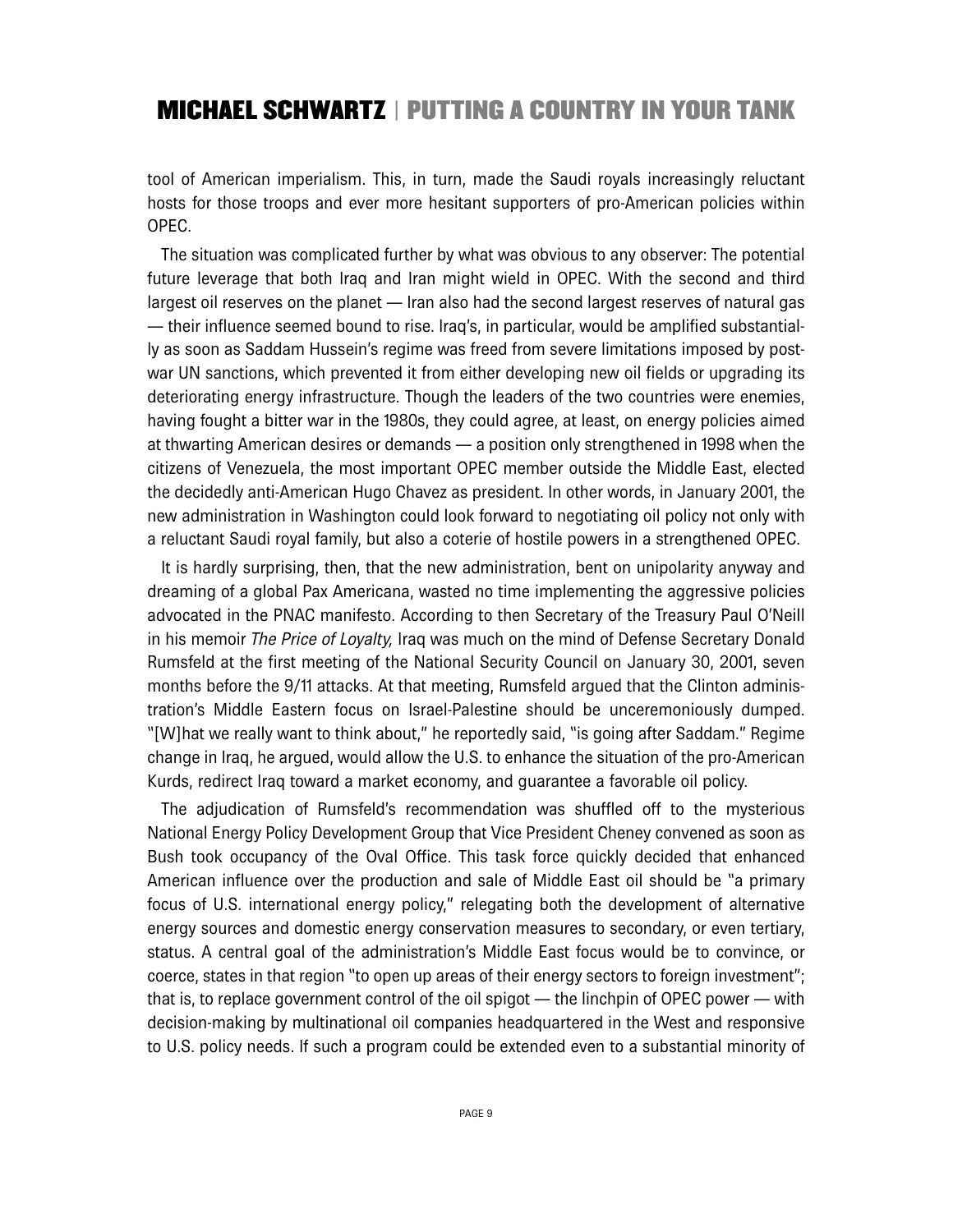Middle Eastern oil fields, it would prevent coordinated decision-making and constrain, if not break, the power of OPEC. This was a theoretically enticing way to staunch the loss of American power in the region and truly turn the Bush years into a new unipolar moment in the Middle East.

Having determined its goals, the Task Force began laying out a more detailed strategy. According to Jane Mayer of the New Yorker, the most significant innovation was to be a close collaboration between Cheney's energy crew and the National Security Council (NSC). The NSC evidently agreed "to cooperate fully with the Energy Task Force as it considered the 'melding' of two seemingly unrelated areas of policy: 'the review of operational policies towards rogue states,' such as Iraq, and 'actions regarding the capture of new and existing oil and gas fields.'"

Though all these deliberations were secret, enough of what was going on has emerged in these last years to demonstrate that the "melding" process was successful. By March of 2001, according to O'Neill, who was a member of both the NSC and the task force:

'"Actual plans.... were already being discussed to take over Iraq and occupy it — complete with disposition of oil fields, peacekeeping forces, and war crimes tribunals — carrying forward an unspoken doctrine of preemptive war."

O'Neill also reported that, by the time of the 9/11 attacks on the World Trade Center and the Pentagon, the plan for conquering Iraq had been developed and that Secretary of Defense Rumsfeld indeed urged just such an attack at the first National Security Council meeting convened to discuss how the U.S. should react to the disaster. After several days of discussion, an attack on Iraq was postponed until after al-Qaeda had been wiped out and the Taliban driven from power in Afghanistan. It took only until January 2002 — three months of largely successful fighting in Afghanistan — before the "administration focus was returning to Iraq." It wasn't until November 2002, though, that O'Neill heard the President himself endorse the invasion plans, which took place the following March 20th.

#### **THE LOGIC OF REGIME CHANGE**

With this background, it's easier to understand the recent brief, but highly significant, flurry of controversy over a single sentence in *The Age of Turbulence*, the bestselling, over-500 page memoir by longtime Federal Reserve Chairman Alan Greenspan. He wrote simply, as if this were utterly self-evident: "I am saddened that it is politically inconvenient to acknowledge what everyone knows: the Iraq war is largely about oil." As the first major government official to make such a statement, he was asked repeatedly to explain his thinking, particularly since his comment was immediately repudiated by various government officials, including White House spokesman Tony Fratto, who labeled it "Georgetown cocktail party analysis."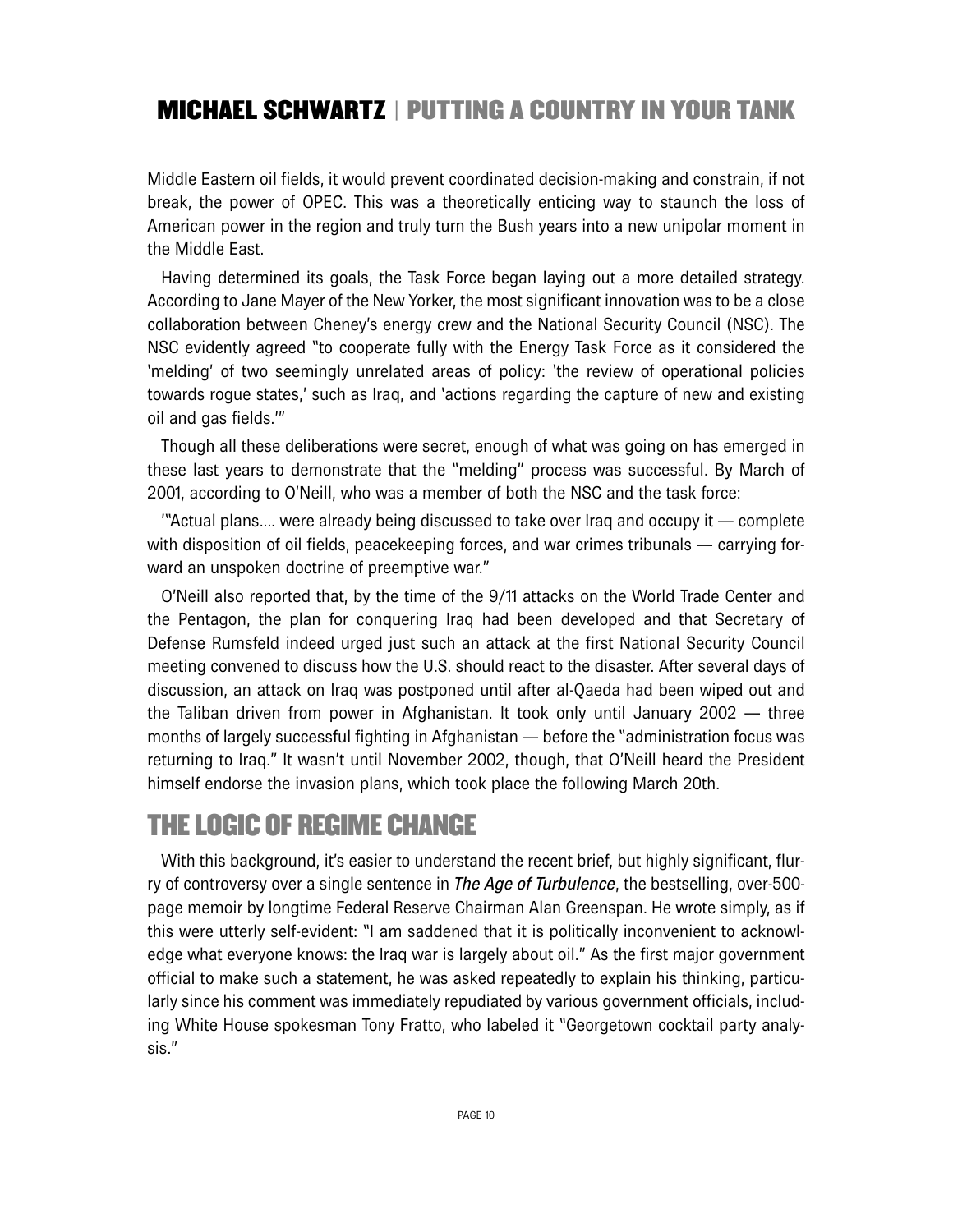His subsequent comments elaborated on a brief explanation in the memoir: "It should be obvious that as long as the United States is beholden to potentially unfriendly sources of oil and gas, we are vulnerable to economic crises over which we have little control." Since former ally Saddam Hussein was, by then, unremittingly unfriendly, Greenspan felt that (as he told Washington Post reporter Bob Woodward) "taking Saddam out was essential" in order to make "certain that the existing system [of oil markets] continues to work." In an interview at Democracy Now! he elaborated on this point, explaining that his support for ousting Hussein had "nothing to do with the weapons of mass destruction," but rather with the economic "threat he could create to the rest of the world" through his control over key oil reserves in the Persian Gulf region.

Greenspan's argument echoes the logic expressed by the Project for a New American Century and other advocates of aggressive military solutions to the threat of OPEC power. He was concerned that Saddam Hussein, once an ally, but by then a sworn enemy of U.S. interests in the Middle East, would control key oil flows. That, in turn, might allow him to exercise economic, and so political, leverage over the United States and its allies.

The former Fed chief then elaborated further, arguing that the threat of Saddam could be eliminated "by one means or another" — either by "getting him out of office or getting him out of the control position he was in." Replacing Saddam with a friendly, pro-American government seemed, of course, like such a no-brainer. Why have a guy like that in a "control position" over oil, after all? (And think of the possibility of taking those embarrassing troops out of Saudi Arabia and stationing them at large permanent bases in nearby, well-situated, oil-rich Iraq.) Better by far, as the Cheney Energy Task put it, "to open up areas of [Iraq's] energy sectors to foreign investment." Like the Task Force members, Greenspan believed that removing oil — not just from Saddam's control, but from the control of any Iraqi government — would permanently remove the threat that it or a broken OPEC could continue to wield economic leverage over the United States.

Revealingly enough, Greenspan saw the invasion of Iraq as a generically conservative action — a return, if anything, to the status quo ante that would preserve unencumbered American access to sufficient Middle Eastern oil. With whole new energy-devouring economies coming on line in Asia, continued American access seemed to require stripping key Middle Eastern nations of the economic and political power that scarcity had already begun to confer. In other words, Greenspan's conservative urge implied exactly the revolutionary changes in the political and economic equation that the Bush administration would begin to test out so disastrously in Iraq in March 2003. It's also worth remembering that Iraq was only considered a first pit stop, an easy mark for invasion and occupation. PNAC-nurtured eyes were already turning to Iran by then as indicated by the classic prewar neocon quip, "Everyone wants to go to Baghdad. Real men want to go to Tehran."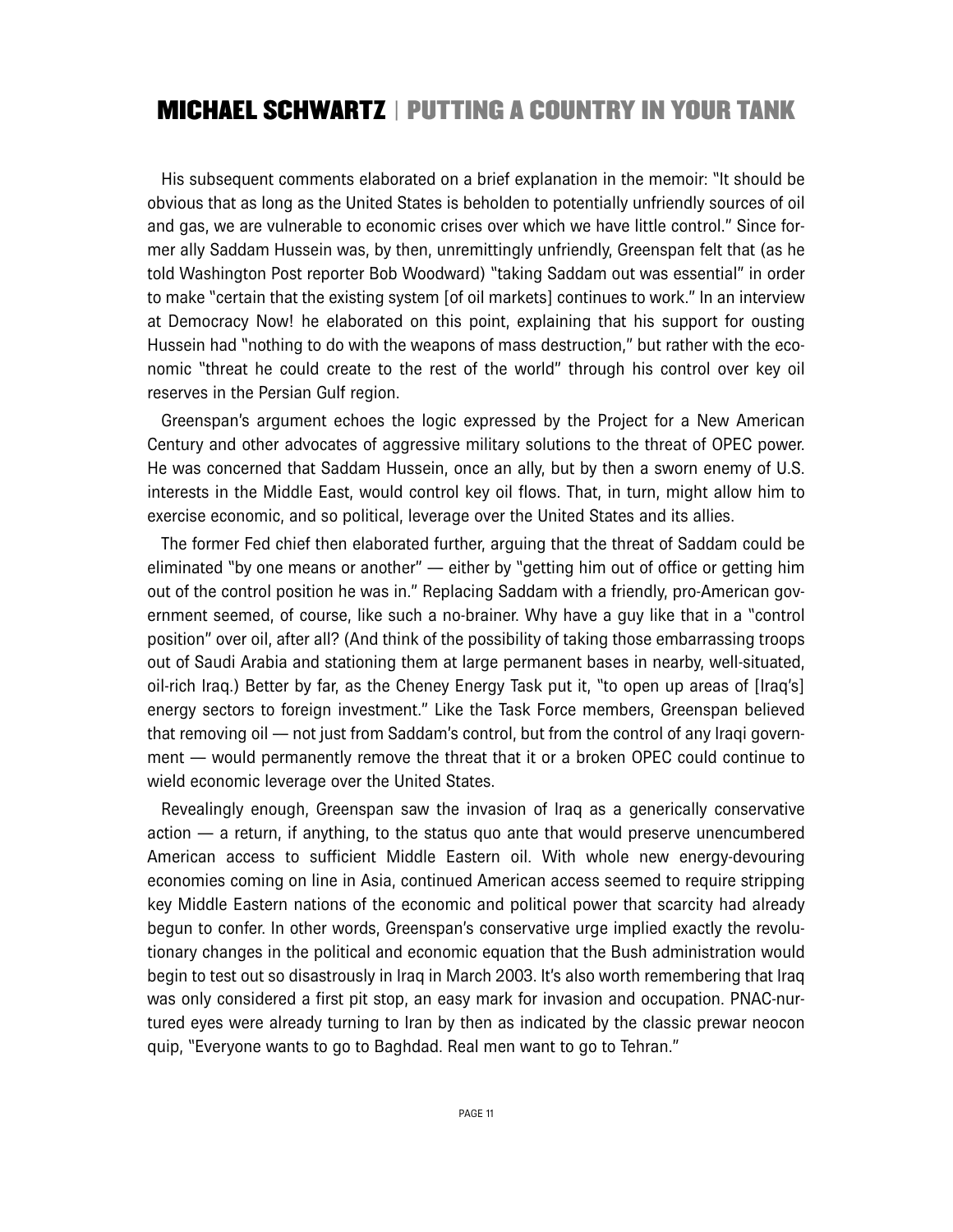And beyond this set of radical changes in the Middle East lay another set for the rest of the world. In the twenty-first century, expanding energy demand will, sooner or later (probably sooner), outdistance production. The goal of unfettered American access to sufficient Middle Eastern oil would, if achieved and sustained, deprive other countries of sufficient oil, or require them to satisfy U.S. demands in order to access it. In other words, Greenspan's conservative effort to preserve American access implied a dramatic increase in American leverage over all countries that depended on oil for their economic welfare; that is, a radical transformation of the global balance of power.

Notice that these ambitions, and the actions taken to implement them, rested on a vision of an imperial America that should, could, and would play a uniquely dominant, problemsolving role in world affairs. All other countries would, of course, continue to be "vulnerable to economic crises" over which they would have "little control." Only the United States had the essential right to threaten, or simply apply, overwhelming military power to the "problem" of energy; only it had the right to subdue any country that attempted to create — or exploit — an energy crisis, or that simply had the potential and animus to do so.

None of this was lost on the unipolar-minded officials who made the decision to invade Iraq — and were more ready than any previous administration to spell out, shock-and-awe style, a new stronger version of the Carter Doctrine for the planet. According to Treasury Secretary O'Neill, Rumsfeld offered a vision of the grandiosity of these goals at the first Bush administration National Security Council meeting:

"Imagine what the region would look like without Saddam and with a regime that's aligned with U.S. interests. It would change everything in the region and beyond."

An even more grandiose vision was offered to the New York Times by presidential speech writer David Frum a few days later:

"An American-led overthrow of Saddam Hussein, and the replacement of the radical Baathist dictatorship with a new government more closely aligned with the United States, would put America more wholly in charge of the region than any power since the Ottomans, or maybe even the Romans."

As worldwide demand for hydrocarbons soared, the United States was left with three policy choices: It could try to combine alternative energy sources with rigorous conservation to reduce or eliminate a significant portion of energy imports; it could accept the leverage conferred on OPEC by the energy crunch and attempt to negotiate for an adequate share of what might soon enough become an inadequate supply; or it could use its military power in an effort to coerce Middle East suppliers into satisfying American requirements at the expense of everyone else. Beginning with Jimmy Carter, five U.S. presidents chose the coercive strategy, with George W. Bush finally deciding that violent, preemptive regime change was needed to make it work. The other options remain unexplored.